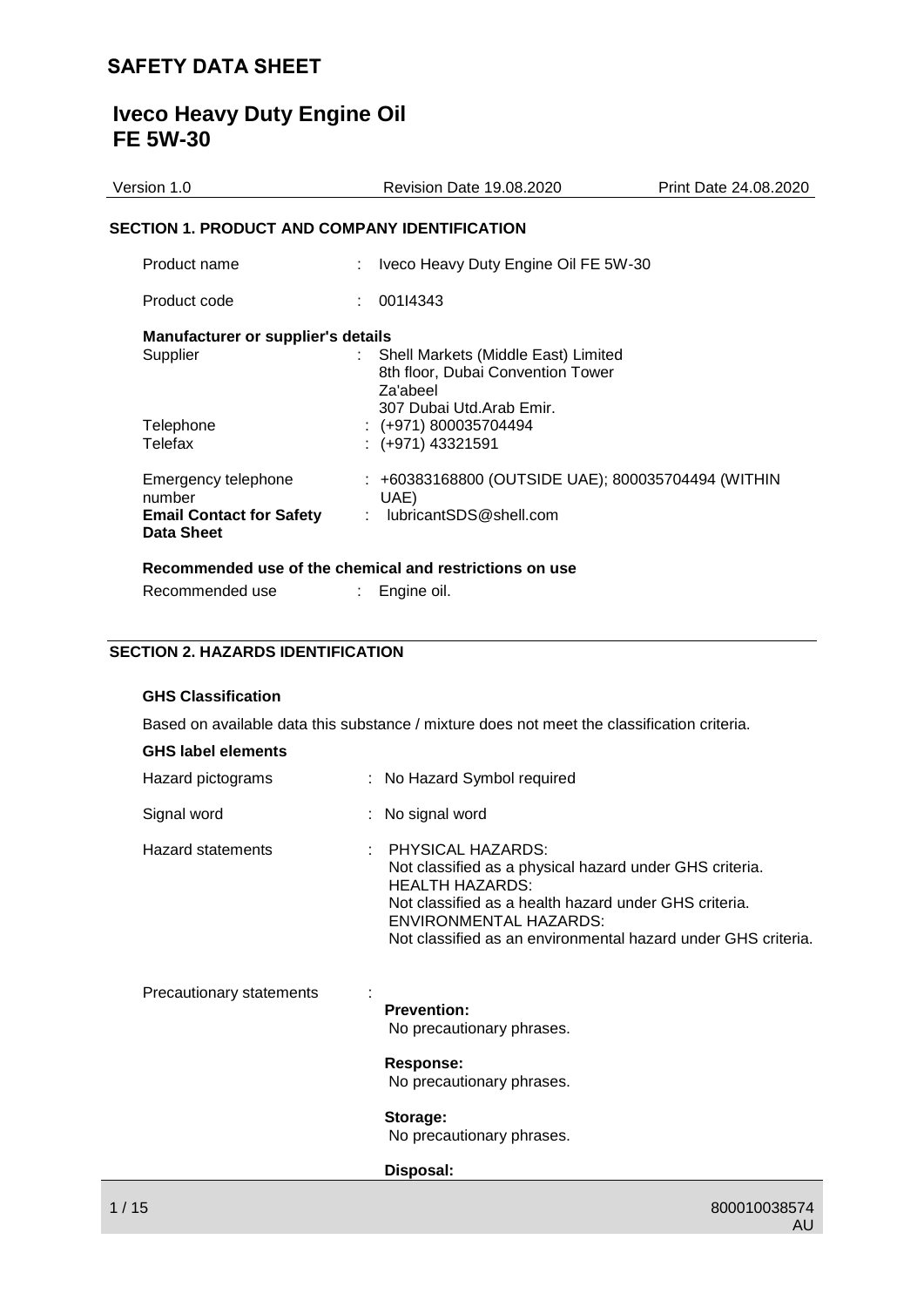# **Iveco Heavy Duty Engine Oil FE 5W-30**

Version 1.0 Revision Date 19.08.2020 Print Date 24.08.2020 No precautionary phrases.

### **Other hazards which do not result in classification**

Prolonged or repeated skin contact without proper cleaning can clog the pores of the skin resulting in disorders such as oil acne/folliculitis.Used oil may contain harmful impurities.Not classified as flammable but will burn.

# **SECTION 3. COMPOSITION/INFORMATION ON INGREDIENTS**

| Substance / Mixture | Mixture                                                                                                                                                                                                                               |
|---------------------|---------------------------------------------------------------------------------------------------------------------------------------------------------------------------------------------------------------------------------------|
| Chemical nature     | Synthetic base oil and additives.<br>Highly refined mineral oil.<br>The highly refined mineral oil contains <3% (w/w) DMSO-<br>extract, according to IP346.<br>The highly refined mineral oil is only present as additive<br>diluent. |
|                     | : * contains one or more of the following CAS-numbers: 64742-                                                                                                                                                                         |

53-6, 64742-54-7, 64742-55-8, 64742-56-9, 64742-65-0, 68037-01-4, 72623-86-0, 72623-87-1, 8042-47-5, 848301-69- 9, 68649-12-7, 151006-60-9, 163149-28-8.

Hazardous components

| Chemical name                                                    | CAS-No.      | Classification                                                                                                     | Concentration (%<br>W(W) |
|------------------------------------------------------------------|--------------|--------------------------------------------------------------------------------------------------------------------|--------------------------|
| Interchangeable low<br>viscosity base oil<br>(<20,5 cSt @40°C) * | Not Assigned | Asp. Tox.1; H304                                                                                                   | $0 - 90$                 |
| <b>Zinc</b><br>dialkyldithiophosphate                            | 113706-15-3  | Acute Tox.5; H303<br>Skin Irrit.2; H315<br>Eye Dam.1; H318<br>Aquatic Acute2;<br>H401<br>Aquatic Chronic2;<br>H411 | $1 - 2.49$               |

For explanation of abbreviations see section 16.

### **SECTION 4. FIRST-AID MEASURES**

| If inhaled              | : No treatment necessary under normal conditions of use.<br>If symptoms persist, obtain medical advice.                                                                      |
|-------------------------|------------------------------------------------------------------------------------------------------------------------------------------------------------------------------|
| In case of skin contact | : Remove contaminated clothing. Flush exposed area with<br>water and follow by washing with soap if available.<br>If persistent irritation occurs, obtain medical attention. |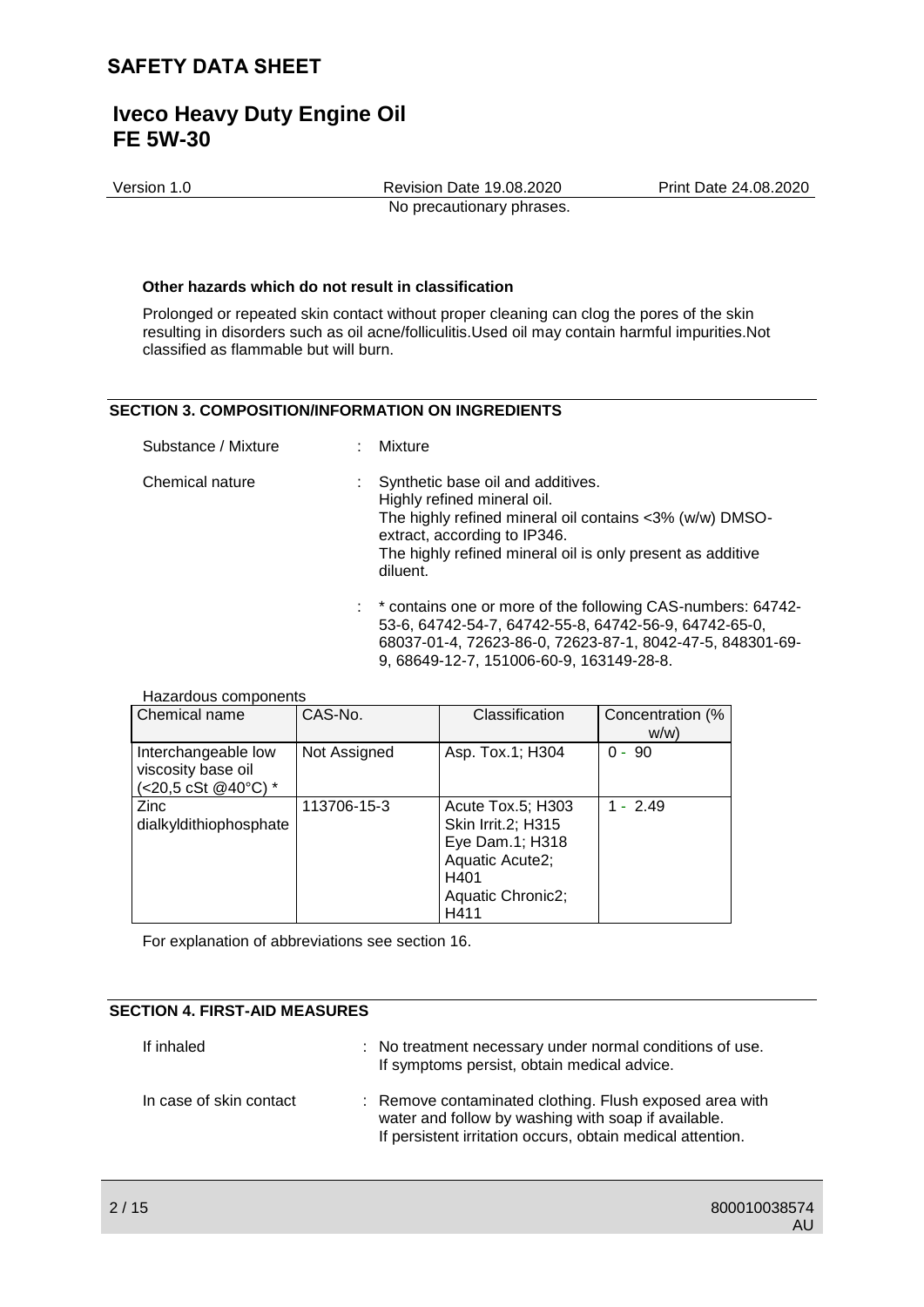# **Iveco Heavy Duty Engine Oil FE 5W-30**

| Version 1.0                                                       | Revision Date 19.08.2020                                                                                                                                                              | Print Date 24.08.2020                                                                                                                                                                       |
|-------------------------------------------------------------------|---------------------------------------------------------------------------------------------------------------------------------------------------------------------------------------|---------------------------------------------------------------------------------------------------------------------------------------------------------------------------------------------|
| In case of eye contact                                            | : Flush eye with copious quantities of water.<br>Remove contact lenses, if present and easy to do. Continue<br>rinsing.<br>If persistent irritation occurs, obtain medical attention. |                                                                                                                                                                                             |
| If swallowed                                                      | are swallowed, however, get medical advice.                                                                                                                                           | : In general no treatment is necessary unless large quantities                                                                                                                              |
| Most important symptoms<br>and effects, both acute and<br>delayed |                                                                                                                                                                                       | : Oil acne/folliculitis signs and symptoms may include formation<br>of black pustules and spots on the skin of exposed areas.<br>Ingestion may result in nausea, vomiting and/or diarrhoea. |
| Protection of first-aiders                                        | incident, injury and surroundings.                                                                                                                                                    | : When administering first aid, ensure that you are wearing the<br>appropriate personal protective equipment according to the                                                               |
| Notes to physician                                                | : Treat symptomatically.                                                                                                                                                              |                                                                                                                                                                                             |

# **SECTION 5. FIRE-FIGHTING MEASURES**

| Suitable extinguishing media                     | : Foam, water spray or fog. Dry chemical powder, carbon<br>dioxide, sand or earth may be used for small fires only.                                                                                                                                                                                                                                                     |
|--------------------------------------------------|-------------------------------------------------------------------------------------------------------------------------------------------------------------------------------------------------------------------------------------------------------------------------------------------------------------------------------------------------------------------------|
| Unsuitable extinguishing<br>media                | : Do not use water in a jet.                                                                                                                                                                                                                                                                                                                                            |
| Specific hazards during<br>firefighting          | : Hazardous combustion products may include:<br>A complex mixture of airborne solid and liquid particulates and<br>gases (smoke).<br>Carbon monoxide may be evolved if incomplete combustion<br>occurs.<br>Unidentified organic and inorganic compounds.                                                                                                                |
| Specific extinguishing<br>methods                | : Use extinguishing measures that are appropriate to local<br>circumstances and the surrounding environment.                                                                                                                                                                                                                                                            |
| Special protective equipment<br>for firefighters | Proper protective equipment including chemical resistant<br>gloves are to be worn; chemical resistant suit is indicated if<br>large contact with spilled product is expected. Self-Contained<br>Breathing Apparatus must be worn when approaching a fire in<br>a confined space. Select fire fighter's clothing approved to<br>relevant Standards (e.g. Europe: EN469). |
| Hazchem Code                                     | <b>NONE</b>                                                                                                                                                                                                                                                                                                                                                             |

# **SECTION 6. ACCIDENTAL RELEASE MEASURES**

| Personal precautions,    | : Avoid contact with skin and eyes. |
|--------------------------|-------------------------------------|
| protective equipment and |                                     |
| emergency procedures     |                                     |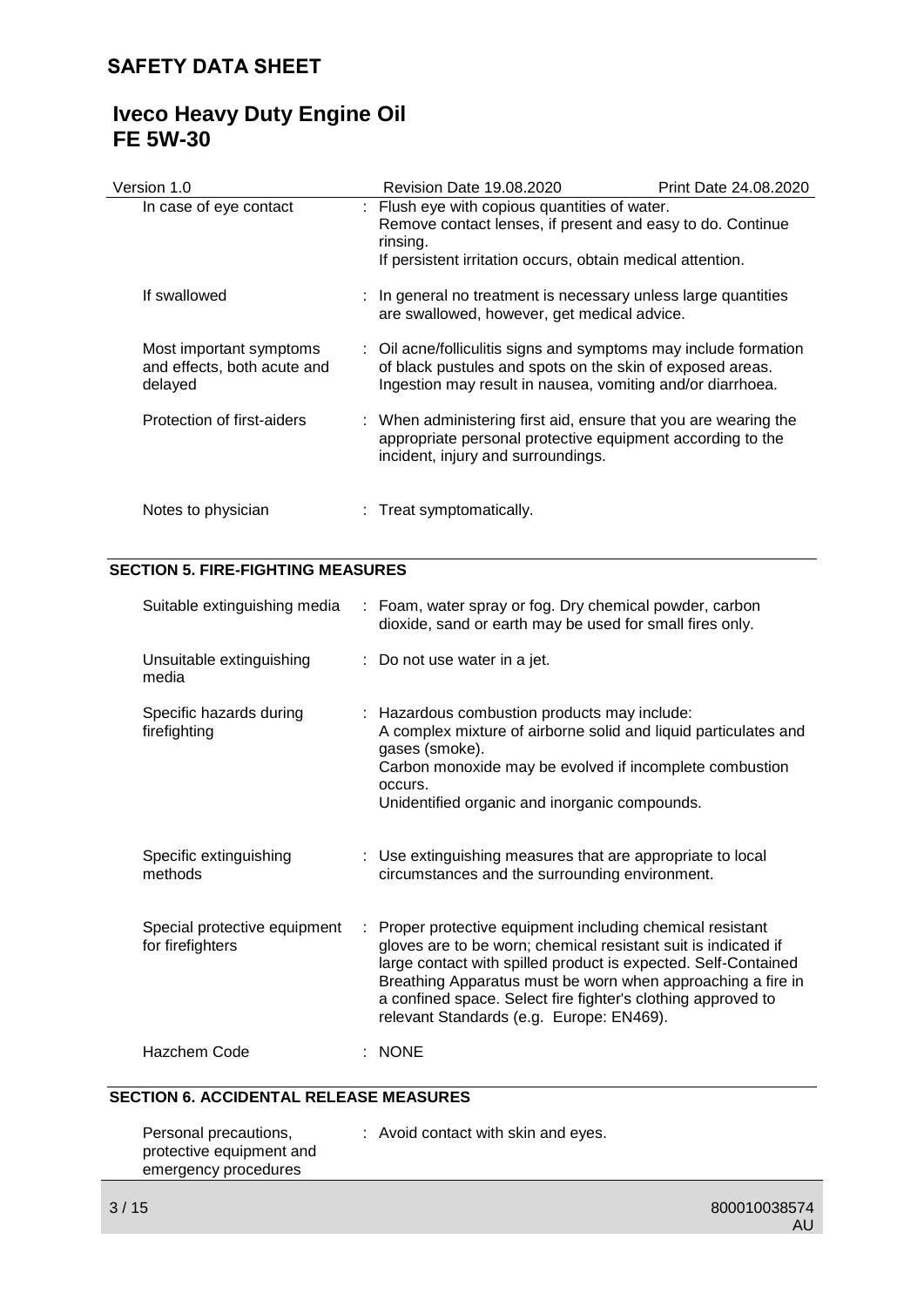# **Iveco Heavy Duty Engine Oil FE 5W-30**

| Version 1.0                                              | <b>Revision Date 19.08.2020</b>                                                                                                                                                                                                                                                                                              | Print Date 24.08.2020 |
|----------------------------------------------------------|------------------------------------------------------------------------------------------------------------------------------------------------------------------------------------------------------------------------------------------------------------------------------------------------------------------------------|-----------------------|
| Environmental precautions                                | : Use appropriate containment to avoid environmental<br>contamination. Prevent from spreading or entering drains,<br>ditches or rivers by using sand, earth, or other appropriate<br>barriers.                                                                                                                               |                       |
|                                                          | Local authorities should be advised if significant spillages<br>cannot be contained.                                                                                                                                                                                                                                         |                       |
| Methods and materials for<br>containment and cleaning up | : Slippery when spilt. Avoid accidents, clean up immediately.<br>Prevent from spreading by making a barrier with sand, earth<br>or other containment material.<br>Reclaim liquid directly or in an absorbent.<br>Soak up residue with an absorbent such as clay, sand or other<br>suitable material and dispose of properly. |                       |
| Additional advice                                        | : For guidance on selection of personal protective equipment<br>see Section 8 of this Safety Data Sheet.<br>For guidance on disposal of spilled material see Section 13 of<br>this Safety Data Sheet.                                                                                                                        |                       |

# **SECTION 7. HANDLING AND STORAGE**

| <b>General Precautions</b> | : Use local exhaust ventilation if there is risk of inhalation of<br>vapours, mists or aerosols.<br>Use the information in this data sheet as input to a risk<br>assessment of local circumstances to help determine<br>appropriate controls for safe handling, storage and disposal of<br>this material.   |
|----------------------------|-------------------------------------------------------------------------------------------------------------------------------------------------------------------------------------------------------------------------------------------------------------------------------------------------------------|
| Advice on safe handling    | : Avoid prolonged or repeated contact with skin.<br>Avoid inhaling vapour and/or mists.<br>When handling product in drums, safety footwear should be<br>worn and proper handling equipment should be used.<br>Properly dispose of any contaminated rags or cleaning<br>materials in order to prevent fires. |
| Avoidance of contact       | : Strong oxidising agents.                                                                                                                                                                                                                                                                                  |
| <b>Product Transfer</b>    | : Proper grounding and bonding procedures should be used<br>during all bulk transfer operations to avoid static accumulation.                                                                                                                                                                               |
| <b>Storage</b>             |                                                                                                                                                                                                                                                                                                             |
| Other data                 | : Keep container tightly closed and in a cool, well-ventilated<br>place.<br>Use properly labeled and closable containers.<br>Store at ambient temperature.                                                                                                                                                  |
|                            |                                                                                                                                                                                                                                                                                                             |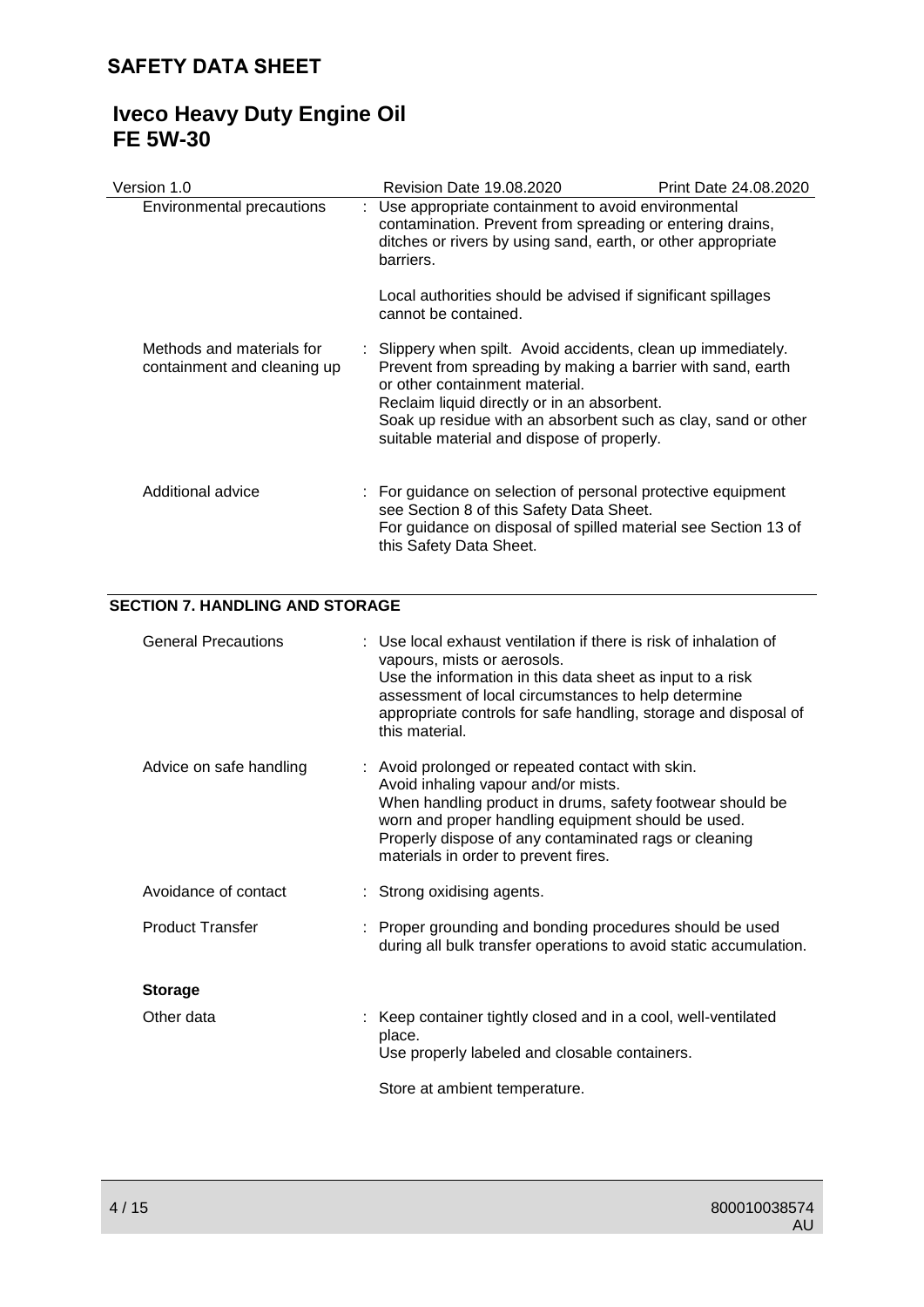# **Iveco Heavy Duty Engine Oil FE 5W-30**

| Version 1.0             | <b>Revision Date 19.08.2020</b>                                                                                                        | Print Date 24.08.2020 |
|-------------------------|----------------------------------------------------------------------------------------------------------------------------------------|-----------------------|
| Packaging material      | : Suitable material: For containers or container linings, use mild<br>steel or high density polyethylene.<br>Unsuitable material: PVC. |                       |
| <b>Container Advice</b> | : Polyethylene containers should not be exposed to high<br>temperatures because of possible risk of distortion.                        |                       |

# **SECTION 8. EXPOSURE CONTROLS AND PERSONAL PROTECTION**

| Components        | CAS-No.      | Value type<br>(Form of<br>exposure)                | Control<br>parameters /<br>Permissible<br>concentration | <b>Basis</b>                                                                          |
|-------------------|--------------|----------------------------------------------------|---------------------------------------------------------|---------------------------------------------------------------------------------------|
| Oil mist, mineral | Not Assigned | TWA (Mist)                                         | $5$ mg/m $3$                                            | AU OEL                                                                                |
| Oil mist, mineral | Not Assigned | TWA (Mist)                                         | $5$ mg/m $3$                                            | Australia.<br>Workplace<br>Exposure<br>Standards for<br>Airborne<br>Contaminant<br>s. |
| Oil mist, mineral | Not Assigned | TWA (Mist)                                         | $5$ mg/m $3$                                            | OSHA Z-1                                                                              |
| Oil mist, mineral | Not Assigned | <b>TWA</b><br>(Inhalable<br>particulate<br>matter) | $5$ mg/m $3$                                            | <b>ACGIH</b>                                                                          |

# **Components with workplace control parameters**

# **Biological occupational exposure limits**

No biological limit allocated.

# **Monitoring Methods**

Monitoring of the concentration of substances in the breathing zone of workers or in the general workplace may be required to confirm compliance with an OEL and adequacy of exposure controls. For some substances biological monitoring may also be appropriate.

Validated exposure measurement methods should be applied by a competent person and samples analysed by an accredited laboratory.

Examples of sources of recommended exposure measurement methods are given below or contact the supplier. Further national methods may be available.

National Institute of Occupational Safety and Health (NIOSH), USA: Manual of Analytical Methods http://www.cdc.gov/niosh/

Occupational Safety and Health Administration (OSHA), USA: Sampling and Analytical Methods http://www.osha.gov/

Health and Safety Executive (HSE), UK: Methods for the Determination of Hazardous Substances http://www.hse.gov.uk/

Institut für Arbeitsschutz Deutschen Gesetzlichen Unfallversicherung (IFA) , Germany http://www.dguv.de/inhalt/index.jsp

L'Institut National de Recherche et de Securité, (INRS), France http://www.inrs.fr/accueil

**Engineering measures** : The level of protection and types of controls necessary will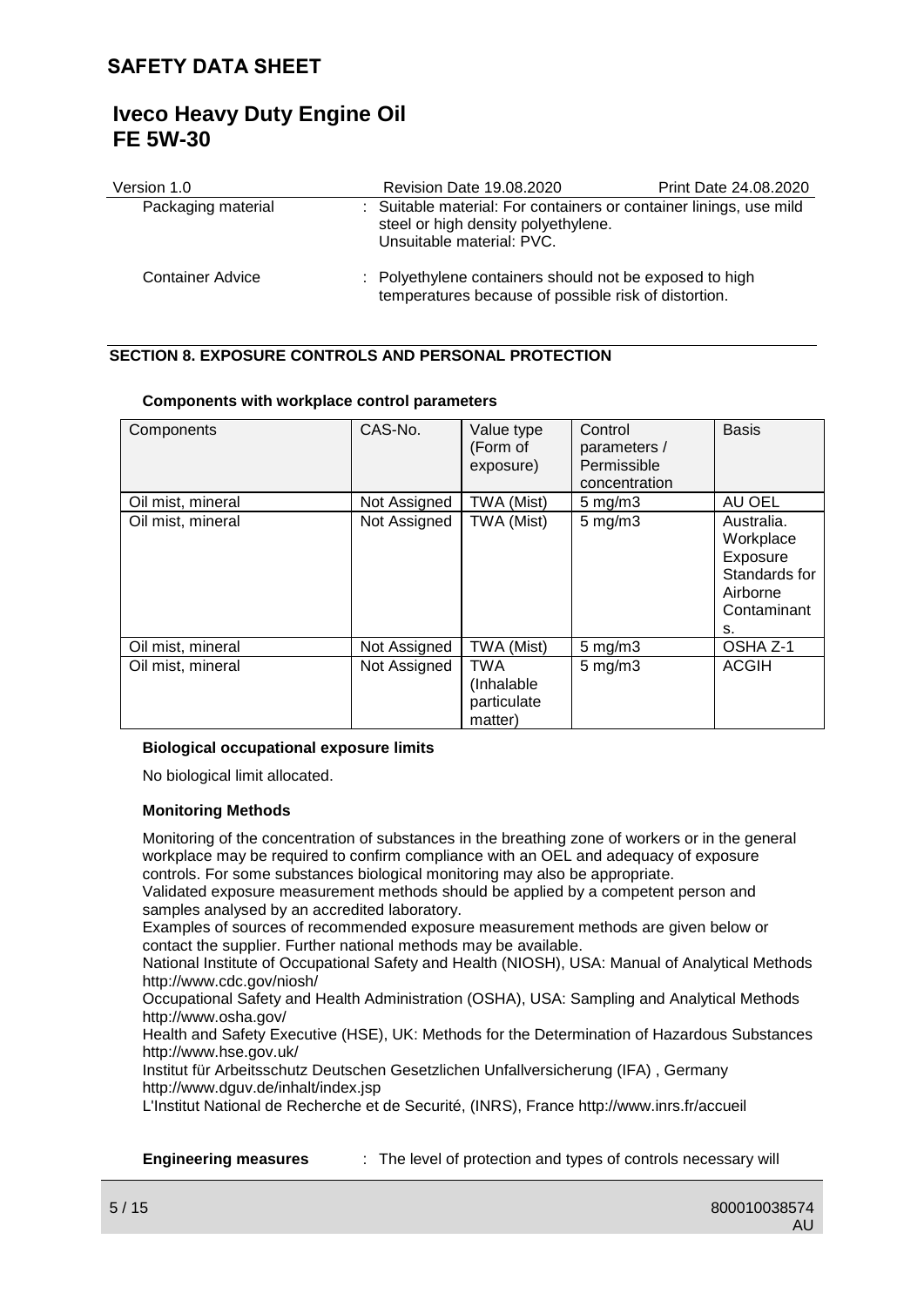# **Iveco Heavy Duty Engine Oil FE 5W-30**

| Version 1.0                   | <b>Revision Date 19.08.2020</b>                                                                                                                                                                                                                                                                            | Print Date 24.08.2020 |
|-------------------------------|------------------------------------------------------------------------------------------------------------------------------------------------------------------------------------------------------------------------------------------------------------------------------------------------------------|-----------------------|
|                               | vary depending upon potential exposure conditions. Select<br>controls based on a risk assessment of local circumstances.<br>Appropriate measures include:                                                                                                                                                  |                       |
|                               | Adequate ventilation to control airborne concentrations.                                                                                                                                                                                                                                                   |                       |
|                               | Where material is heated, sprayed or mist formed, there is<br>greater potential for airborne concentrations to be generated.                                                                                                                                                                               |                       |
|                               | General Information:                                                                                                                                                                                                                                                                                       |                       |
|                               | Define procedures for safe handling and maintenance of<br>controls.                                                                                                                                                                                                                                        |                       |
|                               | Educate and train workers in the hazards and control                                                                                                                                                                                                                                                       |                       |
|                               | measures relevant to normal activities associated with this<br>product.                                                                                                                                                                                                                                    |                       |
|                               | Ensure appropriate selection, testing and maintenance of                                                                                                                                                                                                                                                   |                       |
|                               | equipment used to control exposure, e.g. personal protective<br>equipment, local exhaust ventilation.                                                                                                                                                                                                      |                       |
|                               | Drain down system prior to equipment break-in or                                                                                                                                                                                                                                                           |                       |
|                               | maintenance.                                                                                                                                                                                                                                                                                               |                       |
|                               | Retain drain downs in sealed storage pending disposal or<br>subsequent recycle.                                                                                                                                                                                                                            |                       |
|                               | Always observe good personal hygiene measures, such as<br>washing hands after handling the material and before eating,<br>drinking, and/or smoking. Routinely wash work clothing and<br>protective equipment to remove contaminants. Discard<br>contaminated clothing and footwear that cannot be cleaned. |                       |
|                               | Practice good housekeeping.                                                                                                                                                                                                                                                                                |                       |
| Personal protective equipment |                                                                                                                                                                                                                                                                                                            |                       |
| <b>Protective measures</b>    |                                                                                                                                                                                                                                                                                                            |                       |
|                               | Personal protective equipment (PPE) should meet recommended national standards. Check with                                                                                                                                                                                                                 |                       |

| Respiratory protection | : No respiratory protection is ordinarily required under normal<br>conditions of use.<br>In accordance with good industrial hygiene practices,<br>precautions should be taken to avoid breathing of material.<br>If engineering controls do not maintain airborne<br>concentrations to a level which is adequate to protect worker<br>health, select respiratory protection equipment suitable for the<br>specific conditions of use and meeting relevant legislation.<br>Check with respiratory protective equipment suppliers.<br>Where air-filtering respirators are suitable, select an<br>appropriate combination of mask and filter.<br>Select a filter suitable for the combination of organic gases<br>and vapours and particles [Type A/Type P boiling point >65°C<br>$(149°F)$ ]. |
|------------------------|---------------------------------------------------------------------------------------------------------------------------------------------------------------------------------------------------------------------------------------------------------------------------------------------------------------------------------------------------------------------------------------------------------------------------------------------------------------------------------------------------------------------------------------------------------------------------------------------------------------------------------------------------------------------------------------------------------------------------------------------------------------------------------------------|
| Hand protection        |                                                                                                                                                                                                                                                                                                                                                                                                                                                                                                                                                                                                                                                                                                                                                                                             |
| Remarks                | : Where hand contact with the product may occur the use of<br>gloves approved to relevant standards (e.g. Europe: EN374,<br>US: F739) made from the following materials may provide                                                                                                                                                                                                                                                                                                                                                                                                                                                                                                                                                                                                         |

6 / 15 800010038574 AU

PPE suppliers.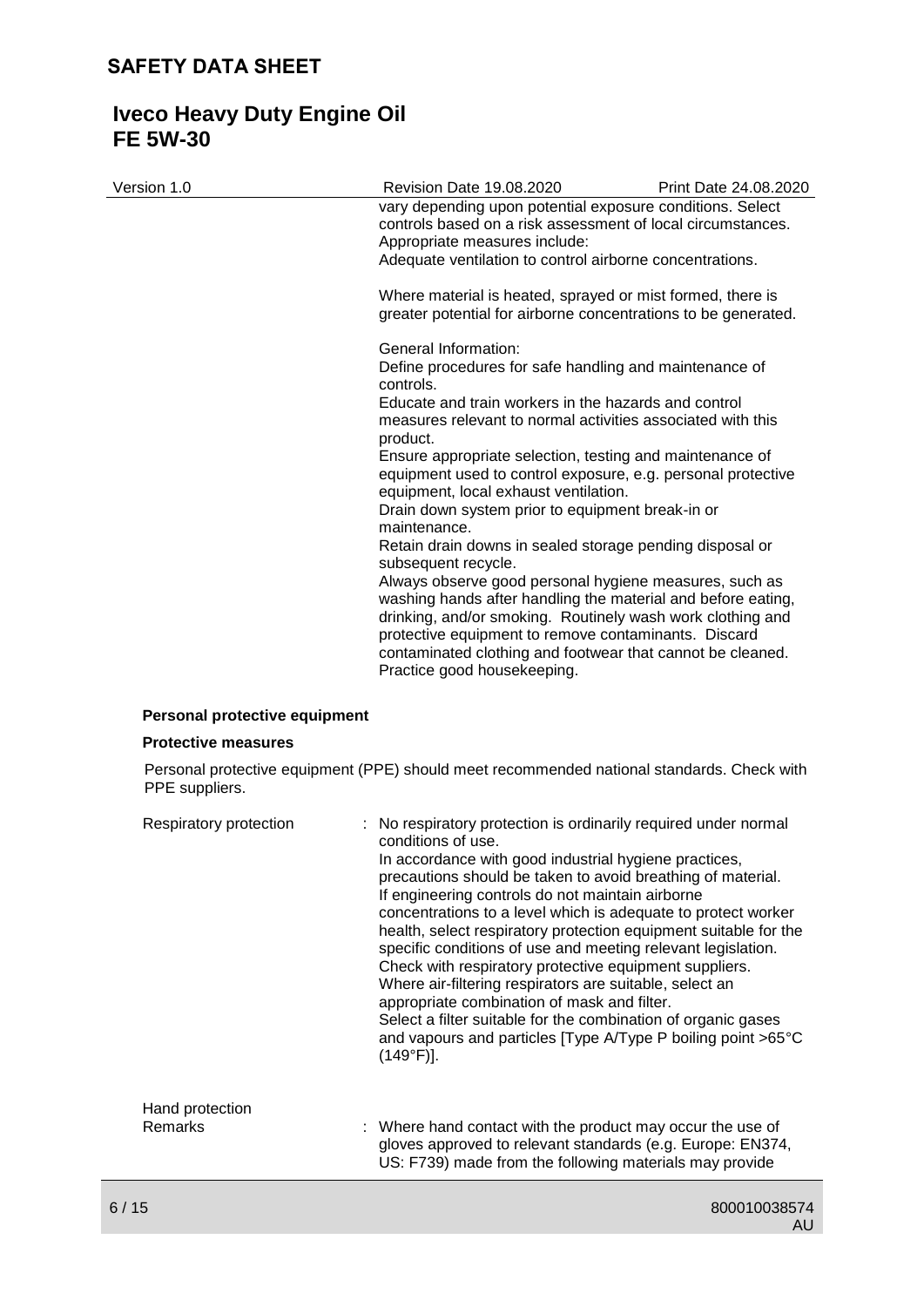# **Iveco Heavy Duty Engine Oil FE 5W-30**

| Version 1.0                                 | <b>Revision Date 19.08.2020</b><br>suitable chemical protection. PVC, neoprene or nitrile rubber<br>gloves Suitability and durability of a glove is dependent on<br>usage, e.g. frequency and duration of contact, chemical<br>resistance of glove material, dexterity. Always seek advice<br>from glove suppliers. Contaminated gloves should be<br>replaced. Personal hygiene is a key element of effective hand<br>care. Gloves must only be worn on clean hands. After using<br>gloves, hands should be washed and dried thoroughly.<br>Application of a non-perfumed moisturizer is recommended.<br>For continuous contact we recommend gloves with<br>breakthrough time of more than 240 minutes with preference<br>for > 480 minutes where suitable gloves can be identified. For<br>short-term/splash protection we recommend the same but<br>recognize that suitable gloves offering this level of protection<br>may not be available and in this case a lower breakthrough<br>time maybe acceptable so long as appropriate maintenance<br>and replacement regimes are followed. Glove thickness is not<br>a good predictor of glove resistance to a chemical as it is<br>dependent on the exact composition of the glove material.<br>Glove thickness should be typically greater than 0.35 mm<br>depending on the glove make and model. | Print Date 24.08.2020 |
|---------------------------------------------|----------------------------------------------------------------------------------------------------------------------------------------------------------------------------------------------------------------------------------------------------------------------------------------------------------------------------------------------------------------------------------------------------------------------------------------------------------------------------------------------------------------------------------------------------------------------------------------------------------------------------------------------------------------------------------------------------------------------------------------------------------------------------------------------------------------------------------------------------------------------------------------------------------------------------------------------------------------------------------------------------------------------------------------------------------------------------------------------------------------------------------------------------------------------------------------------------------------------------------------------------------------------------------------------------------------------------------------------------|-----------------------|
| Eye protection                              | : If material is handled such that it could be splashed into eyes,<br>protective eyewear is recommended.                                                                                                                                                                                                                                                                                                                                                                                                                                                                                                                                                                                                                                                                                                                                                                                                                                                                                                                                                                                                                                                                                                                                                                                                                                           |                       |
| Skin and body protection                    | Skin protection is not ordinarily required beyond standard<br>work clothes.<br>It is good practice to wear chemical resistant gloves.                                                                                                                                                                                                                                                                                                                                                                                                                                                                                                                                                                                                                                                                                                                                                                                                                                                                                                                                                                                                                                                                                                                                                                                                              |                       |
| Thermal hazards                             | : Not applicable                                                                                                                                                                                                                                                                                                                                                                                                                                                                                                                                                                                                                                                                                                                                                                                                                                                                                                                                                                                                                                                                                                                                                                                                                                                                                                                                   |                       |
| <b>Environmental exposure controls</b>      |                                                                                                                                                                                                                                                                                                                                                                                                                                                                                                                                                                                                                                                                                                                                                                                                                                                                                                                                                                                                                                                                                                                                                                                                                                                                                                                                                    |                       |
| General advice                              | : Take appropriate measures to fulfill the requirements of<br>relevant environmental protection legislation. Avoid<br>contamination of the environment by following advice given in<br>Section 6. If necessary, prevent undissolved material from<br>being discharged to waste water. Waste water should be<br>treated in a municipal or industrial waste water treatment plant<br>before discharge to surface water.<br>Local guidelines on emission limits for volatile substances<br>must be observed for the discharge of exhaust air containing<br>vapour.                                                                                                                                                                                                                                                                                                                                                                                                                                                                                                                                                                                                                                                                                                                                                                                    |                       |
| SECTION 9. PHYSICAL AND CHEMICAL PROPERTIES |                                                                                                                                                                                                                                                                                                                                                                                                                                                                                                                                                                                                                                                                                                                                                                                                                                                                                                                                                                                                                                                                                                                                                                                                                                                                                                                                                    |                       |
| Appearance                                  | Liquid at room temperature.                                                                                                                                                                                                                                                                                                                                                                                                                                                                                                                                                                                                                                                                                                                                                                                                                                                                                                                                                                                                                                                                                                                                                                                                                                                                                                                        |                       |
| Colour                                      | : amber                                                                                                                                                                                                                                                                                                                                                                                                                                                                                                                                                                                                                                                                                                                                                                                                                                                                                                                                                                                                                                                                                                                                                                                                                                                                                                                                            |                       |
| Odour                                       | Slight hydrocarbon                                                                                                                                                                                                                                                                                                                                                                                                                                                                                                                                                                                                                                                                                                                                                                                                                                                                                                                                                                                                                                                                                                                                                                                                                                                                                                                                 |                       |
| <b>Odour Threshold</b>                      | Data not available                                                                                                                                                                                                                                                                                                                                                                                                                                                                                                                                                                                                                                                                                                                                                                                                                                                                                                                                                                                                                                                                                                                                                                                                                                                                                                                                 |                       |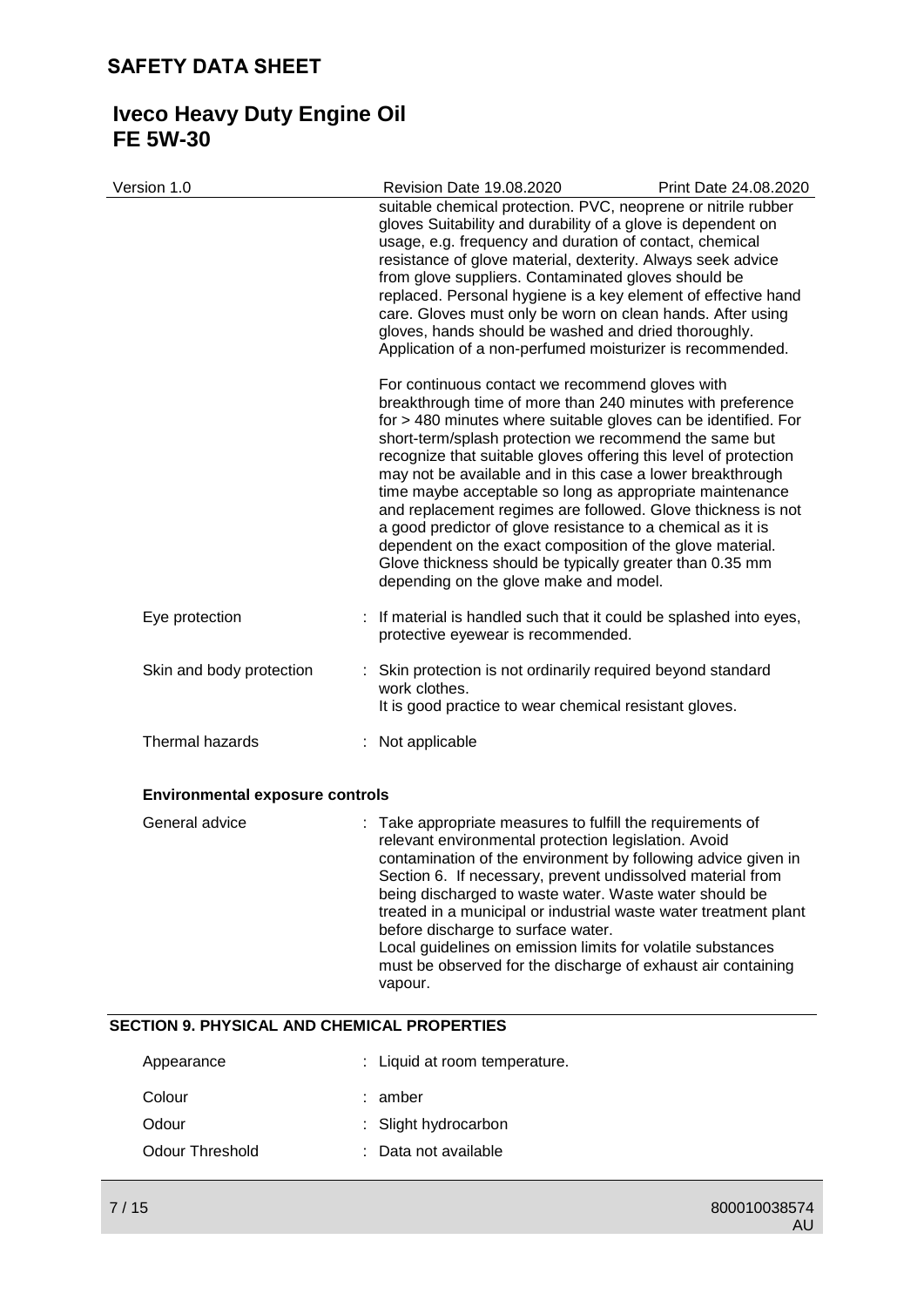# **Iveco Heavy Duty Engine Oil FE 5W-30**

| Version 1.0                                | Revision Date 19.08.2020                                                           | Print Date 24.08.2020 |
|--------------------------------------------|------------------------------------------------------------------------------------|-----------------------|
| pH                                         | : Not applicable                                                                   |                       |
| pour point                                 | : -39 °C / -38 °FMethod: ASTM D97                                                  |                       |
| Melting / freezing point                   | Data not available                                                                 |                       |
| range                                      | Initial boiling point and boiling $\therefore$ > 280 °C / 536 °Festimated value(s) |                       |
| Flash point                                | : 210 °C / 410 °F<br>Method: ASTM D92 (COC)                                        |                       |
| Evaporation rate                           | : Data not available                                                               |                       |
| Flammability (solid, gas)                  | : Data not available                                                               |                       |
| Upper explosion limit                      | : Typical 10 %(V)                                                                  |                       |
| Lower explosion limit                      | : Typical 1 %(V)                                                                   |                       |
| Vapour pressure                            | : < 0.5 Pa (20 °C / 68 °F)<br>estimated value(s)                                   |                       |
| Relative vapour density                    | $:$ > 1 estimated value(s)                                                         |                       |
| Relative density                           | : $0.855(15.0 °C / 59.0 °F)$                                                       |                       |
| Density                                    | : 855 kg/m3 (15.0 °C / 59.0 °F)<br>Method: ASTM D4052                              |                       |
| Solubility(ies)                            |                                                                                    |                       |
| Water solubility                           | : negligible                                                                       |                       |
| Solubility in other solvents               | : Data not available                                                               |                       |
| Partition coefficient: n-<br>octanol/water | : log Pow: $> 6$ (based on information on similar products)                        |                       |
| Auto-ignition temperature                  | : > 320 °C / 608 °F                                                                |                       |
| Decomposition temperature                  | : Data not available                                                               |                       |
| Viscosity                                  |                                                                                    |                       |
| Viscosity, dynamic                         | : Data not available                                                               |                       |
| Viscosity, kinematic                       | : 11.6 mm2/s (100 °C / 212 °F)<br>Method: ASTM D445                                |                       |
|                                            | 68 mm2/s (40.0 °C / 104.0 °F)<br>Method: ASTM D445                                 |                       |
| <b>Explosive properties</b>                | : Not classified                                                                   |                       |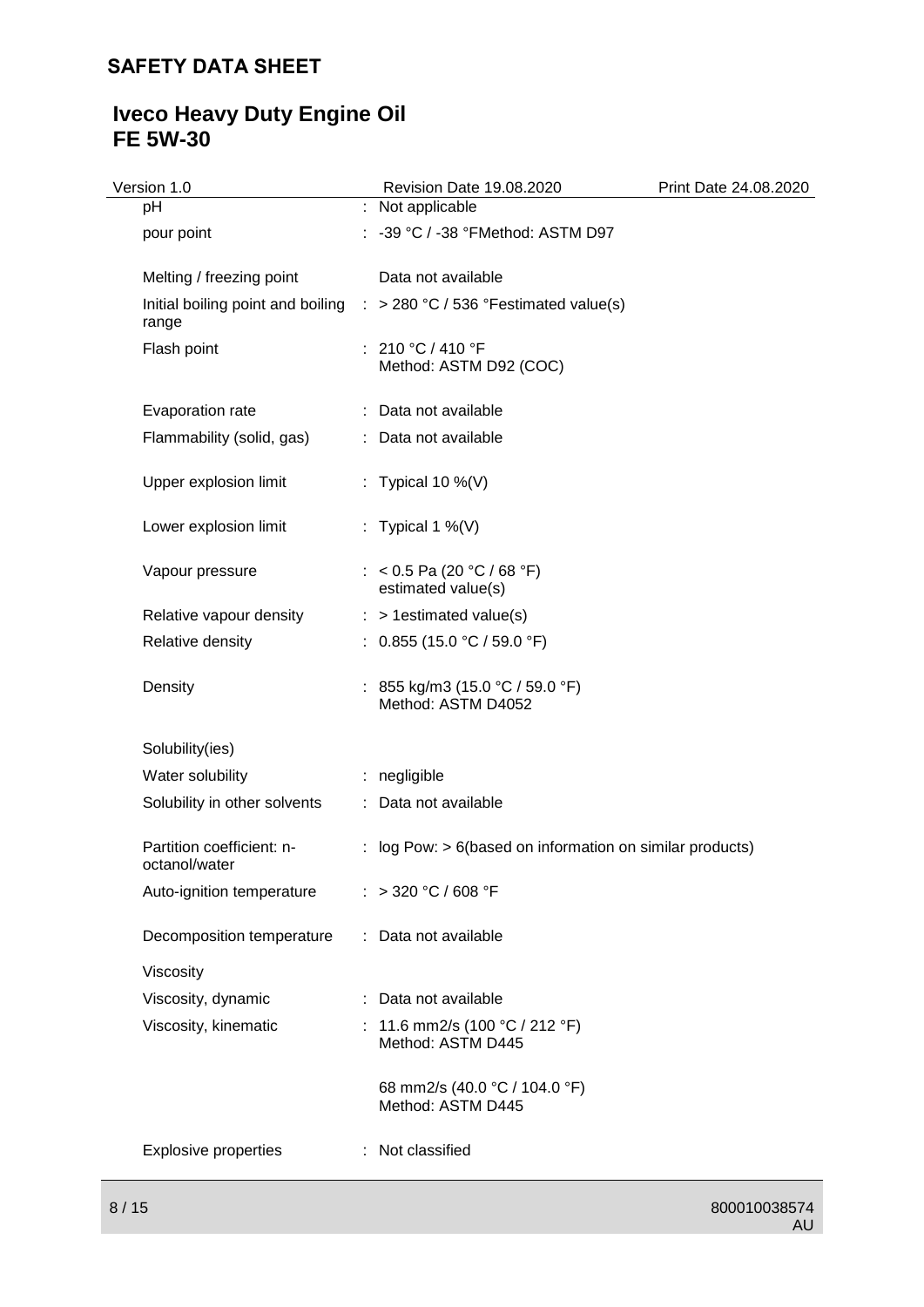| Version 1.0                                  | <b>Revision Date 19.08.2020</b>                                                                                           | <b>Print Date 24.08.2020</b> |
|----------------------------------------------|---------------------------------------------------------------------------------------------------------------------------|------------------------------|
| Oxidizing properties                         | : Data not available                                                                                                      |                              |
| Conductivity                                 | This material is not expected to be a static accumulator.                                                                 |                              |
| <b>SECTION 10. STABILITY AND REACTIVITY</b>  |                                                                                                                           |                              |
| Reactivity                                   | : The product does not pose any further reactivity hazards in<br>addition to those listed in the following sub-paragraph. |                              |
| Chemical stability                           | : Stable.                                                                                                                 |                              |
| Possibility of hazardous<br>reactions        | Reacts with strong oxidising agents.                                                                                      |                              |
| Conditions to avoid                          | Extremes of temperature and direct sunlight.                                                                              |                              |
| Incompatible materials                       | Strong oxidising agents.                                                                                                  |                              |
| Hazardous decomposition<br>products          | : No decomposition if stored and applied as directed.                                                                     |                              |
|                                              |                                                                                                                           |                              |
| <b>SECTION 11. TOXICOLOGICAL INFORMATION</b> |                                                                                                                           |                              |

# **Iveco Heavy Duty Engine Oil FE 5W-30**

| Basis for assessment             | : Information given is based on data on the components and<br>the toxicology of similar products. Unless indicated otherwise,<br>the data presented is representative of the product as a<br>whole, rather than for individual component(s). |
|----------------------------------|----------------------------------------------------------------------------------------------------------------------------------------------------------------------------------------------------------------------------------------------|
| Exposure routes                  | : Skin and eye contact are the primary routes of exposure<br>although exposure may occur following accidental ingestion.                                                                                                                     |
| <b>Acute toxicity</b>            |                                                                                                                                                                                                                                              |
| <b>Product:</b>                  |                                                                                                                                                                                                                                              |
| Acute oral toxicity              | : LD50 rat: $> 5,000$ mg/kg<br>Remarks: Low toxicity:<br>Based on available data, the classification criteria are not met.                                                                                                                   |
| Acute inhalation toxicity        | : Remarks: Based on available data, the classification criteria<br>are not met.                                                                                                                                                              |
| Acute dermal toxicity            | : LD50 Rabbit: $> 5,000$ mg/kg<br>Remarks: Low toxicity:<br>Based on available data, the classification criteria are not met.                                                                                                                |
| <b>Skin corrosion/irritation</b> |                                                                                                                                                                                                                                              |

# **Product:**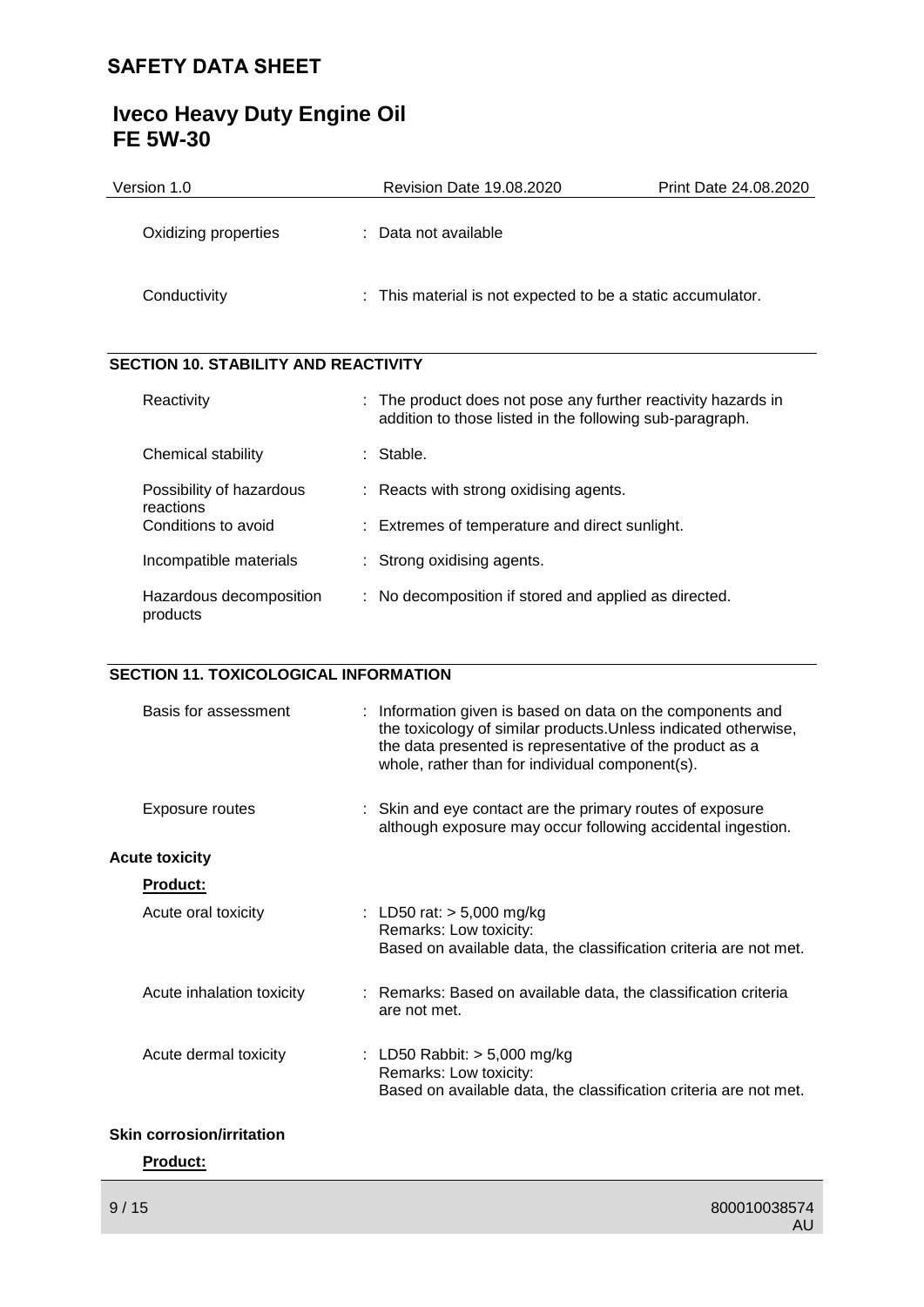# **Iveco Heavy Duty Engine Oil FE 5W-30**

Version 1.0 Revision Date 19.08.2020 Print Date 24.08.2020 Remarks: Slightly irritating to skin., Prolonged or repeated skin contact without proper cleaning can clog the pores of the skin resulting in disorders such as oil acne/folliculitis., Based on available data, the classification criteria are not met.

### **Serious eye damage/eye irritation**

### **Product:**

Remarks: Slightly irritating to the eye., Based on available data, the classification criteria are not met.

### **Components:**

#### **Zinc dialkyldithiophosphate:**

Remarks: Based on available data, the classification criteria are not met.

#### **Respiratory or skin sensitisation**

### **Product:**

Remarks: Not a skin sensitiser. Based on available data, the classification criteria are not met.

:

# **Chronic toxicity**

### **Germ cell mutagenicity**

# **Product:**

: Remarks: Non mutagenic, Based on available data, the classification criteria are not met.

### **Carcinogenicity**

### **Product:**

Remarks: Not a carcinogen., Based on available data, the classification criteria are not met.

| <b>Material</b>            | <b>GHS/CLP Carcinogenicity Classification</b> |
|----------------------------|-----------------------------------------------|
| Highly refined mineral oil | I No carcinogenicity classification.          |

#### **Reproductive toxicity**

# **Product:**

Remarks: Not a developmental toxicant., Does not impair fertility., Based on available data, the classification criteria are not met.

# **STOT - single exposure**

### **Product:**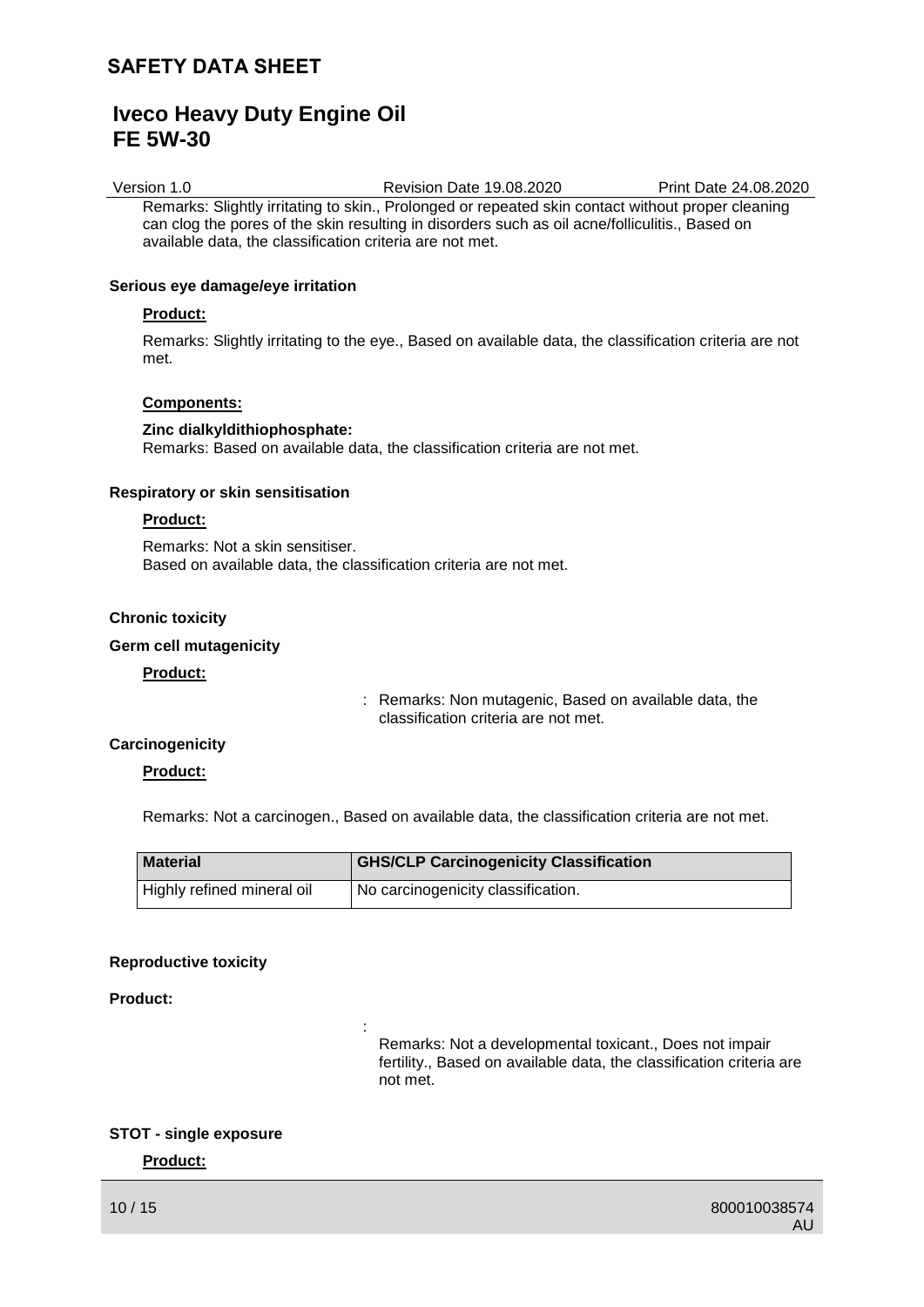# **Iveco Heavy Duty Engine Oil FE 5W-30**

Version 1.0 Revision Date 19.08.2020 Print Date 24.08.2020 Remarks: Based on available data, the classification criteria are not met.

### **STOT - repeated exposure**

### **Product:**

Remarks: Based on available data, the classification criteria are not met.

#### **Aspiration toxicity**

### **Product:**

Not an aspiration hazard.

### **Further information**

### **Product:**

Remarks: Used oils may contain harmful impurities that have accumulated during use. The concentration of such impurities will depend on use and they may present risks to health and the environment on disposal., ALL used oil should be handled with caution and skin contact avoided as far as possible.

Remarks: Continuous contact with used engine oils has caused skin cancer in animal tests.

Remarks: Slightly irritating to respiratory system.

# **SECTION 12. ECOLOGICAL INFORMATION**

| Basis for assessment                       | : Ecotoxicological data have not been determined specifically<br>for this product.<br>Information given is based on a knowledge of the components<br>and the ecotoxicology of similar products.<br>Unless indicated otherwise, the data presented is<br>representative of the product as a whole, rather than for<br>individual component(s).(LL/EL/IL50 expressed as the<br>nominal amount of product required to prepare aqueous test<br>extract). |
|--------------------------------------------|------------------------------------------------------------------------------------------------------------------------------------------------------------------------------------------------------------------------------------------------------------------------------------------------------------------------------------------------------------------------------------------------------------------------------------------------------|
| <b>Ecotoxicity</b>                         |                                                                                                                                                                                                                                                                                                                                                                                                                                                      |
| <b>Product:</b>                            |                                                                                                                                                                                                                                                                                                                                                                                                                                                      |
| Toxicity to fish (Acute<br>toxicity)       | Remarks: LL/EL/IL50 > 100 mg/l<br>Practically non toxic:<br>Based on available data, the classification criteria are not met.                                                                                                                                                                                                                                                                                                                        |
| Toxicity to crustacean (Acute<br>toxicity) | Remarks: LL/EL/IL50 > 100 mg/l<br>Practically non toxic:<br>Based on available data, the classification criteria are not met.                                                                                                                                                                                                                                                                                                                        |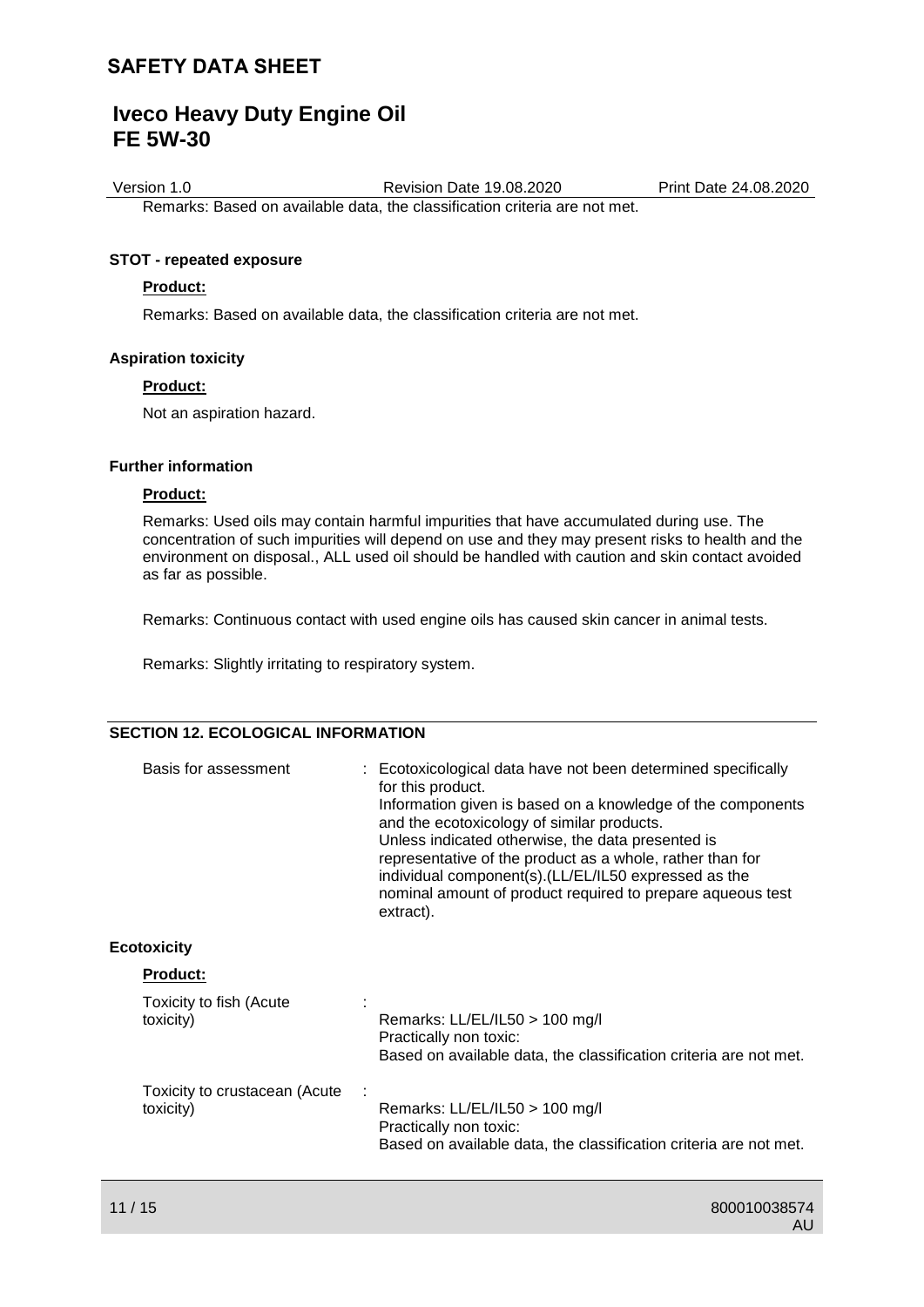# **Iveco Heavy Duty Engine Oil FE 5W-30**

| Version 1.0                                          | Revision Date 19.08.2020                                                                                                                                                                                                                                                                                                                                | Print Date 24.08.2020 |
|------------------------------------------------------|---------------------------------------------------------------------------------------------------------------------------------------------------------------------------------------------------------------------------------------------------------------------------------------------------------------------------------------------------------|-----------------------|
| Toxicity to algae/aquatic<br>plants (Acute toxicity) | Remarks: LL/EL/IL50 > 100 mg/l<br>Practically non toxic:<br>Based on available data, the classification criteria are not met.                                                                                                                                                                                                                           |                       |
| Toxicity to fish (Chronic<br>toxicity)               | Remarks: Data not available                                                                                                                                                                                                                                                                                                                             |                       |
| Toxicity to crustacean<br>(Chronic toxicity)         | : Remarks: Data not available                                                                                                                                                                                                                                                                                                                           |                       |
| Toxicity to microorganisms<br>(Acute toxicity)       | : Remarks: Data not available                                                                                                                                                                                                                                                                                                                           |                       |
| <b>Persistence and degradability</b>                 |                                                                                                                                                                                                                                                                                                                                                         |                       |
| Product:                                             |                                                                                                                                                                                                                                                                                                                                                         |                       |
| Biodegradability                                     | : Remarks: Not readily biodegradable., Major constituents are<br>inherently biodegradable, but contains components that may<br>persist in the environment.                                                                                                                                                                                              |                       |
| <b>Bioaccumulative potential</b>                     |                                                                                                                                                                                                                                                                                                                                                         |                       |
| Product:                                             |                                                                                                                                                                                                                                                                                                                                                         |                       |
| <b>Bioaccumulation</b>                               | : Remarks: Contains components with the potential to<br>bioaccumulate.                                                                                                                                                                                                                                                                                  |                       |
| Partition coefficient: n-<br>octanol/water           | log Pow: > 6Remarks: (based on information on similar<br>products)                                                                                                                                                                                                                                                                                      |                       |
| <b>Mobility in soil</b>                              |                                                                                                                                                                                                                                                                                                                                                         |                       |
| Product:                                             |                                                                                                                                                                                                                                                                                                                                                         |                       |
| Mobility                                             | : Remarks: Liquid under most environmental conditions., If it<br>enters soil, it will adsorb to soil particles and will not be<br>mobile.<br>Remarks: Floats on water.                                                                                                                                                                                  |                       |
| <b>Other adverse effects</b>                         |                                                                                                                                                                                                                                                                                                                                                         |                       |
| no data available<br><b>Product:</b>                 |                                                                                                                                                                                                                                                                                                                                                         |                       |
| Additional ecological<br>information                 | Does not have ozone depletion potential, photochemical<br>ozone creation potential or global warming potential., Product<br>is a mixture of non-volatile components, which will not be<br>released to air in any significant quantities under normal<br>conditions of use.<br>Poorly soluble mixture., Causes physical fouling of aquatic<br>organisms. |                       |

# **SECTION 13. DISPOSAL CONSIDERATIONS**

# **Disposal methods**

| Waste from residues |  | Recover or recycle if possible. |
|---------------------|--|---------------------------------|
|---------------------|--|---------------------------------|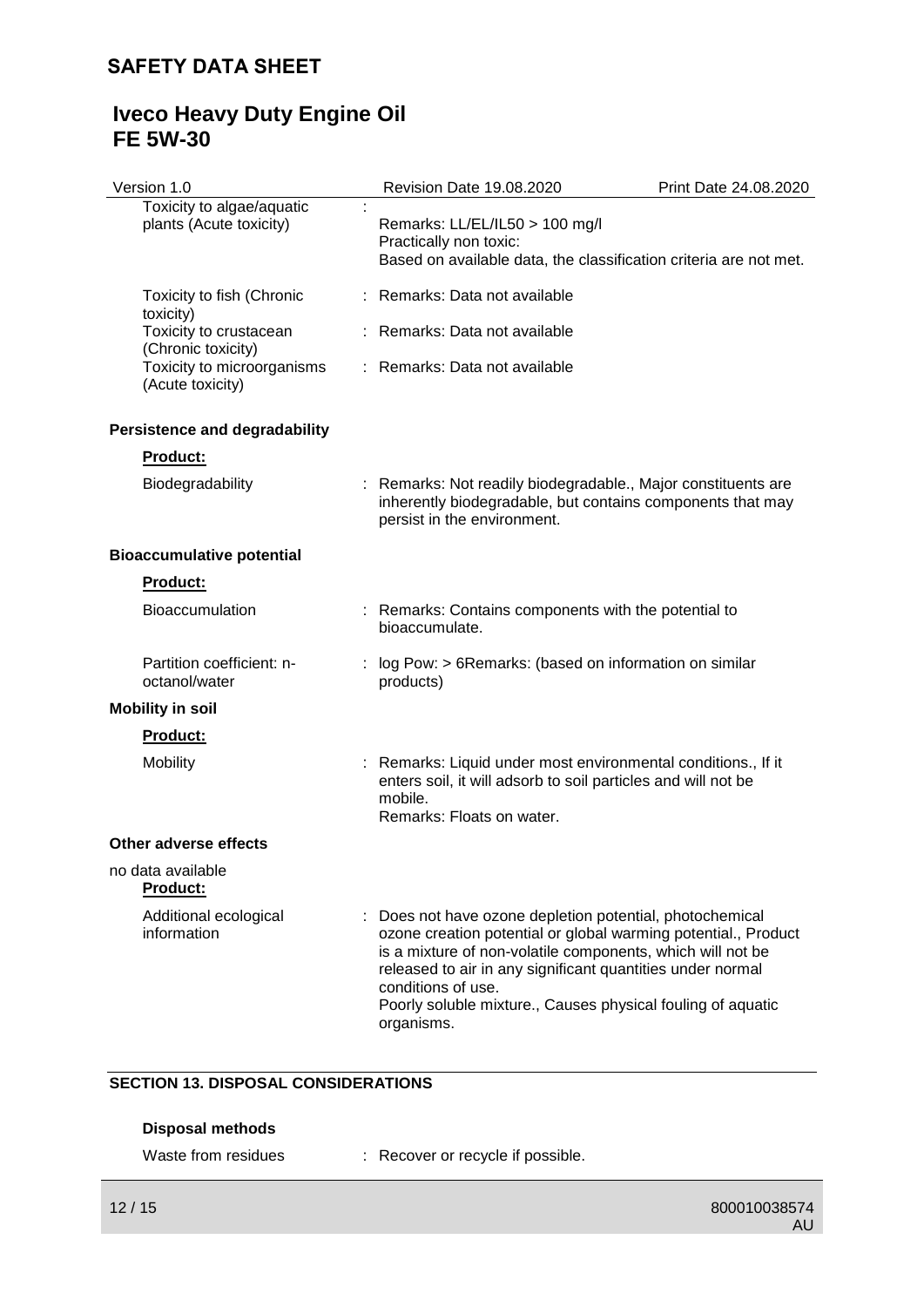# **Iveco Heavy Duty Engine Oil FE 5W-30**

| Version 1.0                  | Revision Date 19.08.2020                                                                                                                                                                                                                                                                                                   | Print Date 24.08.2020 |
|------------------------------|----------------------------------------------------------------------------------------------------------------------------------------------------------------------------------------------------------------------------------------------------------------------------------------------------------------------------|-----------------------|
|                              | It is the responsibility of the waste generator to determine the<br>toxicity and physical properties of the material generated to<br>determine the proper waste classification and disposal<br>methods in compliance with applicable regulations.<br>Do not dispose into the environment, in drains or in water<br>courses |                       |
|                              | Waste product should not be allowed to contaminate soil or<br>ground water, or be disposed of into the environment.<br>Waste, spills or used product is dangerous waste.                                                                                                                                                   |                       |
| Contaminated packaging       | : Dispose in accordance with prevailing regulations, preferably<br>to a recognized collector or contractor. The competence of<br>the collector or contractor should be established beforehand.<br>Disposal should be in accordance with applicable regional,<br>national, and local laws and regulations.                  |                       |
| Local legislation<br>Remarks | : Disposal should be in accordance with applicable regional,<br>national, and local laws and regulations.                                                                                                                                                                                                                  |                       |

### **SECTION 14. TRANSPORT INFORMATION**

#### **National Regulations**

**ADG**

Not regulated as a dangerous good

# **International Regulations**

#### **IATA-DGR**

Not regulated as a dangerous good

#### **IMDG-Code**

Not regulated as a dangerous good

#### **Transport in bulk according to Annex II of MARPOL 73/78 and the IBC Code**

Not applicable for product as supplied. MARPOL Annex 1 rules apply for bulk shipments by sea.

#### **Special precautions for user**

Remarks : Special Precautions: Refer to Section 7, Handling & Storage, for special precautions which a user needs to be aware of or needs to comply with in connection with transport.

# **SECTION 15. REGULATORY INFORMATION**

**Safety, health and environmental regulations/legislation specific for the substance or mixture**

Standard for the Uniform : No poison schedule number allocated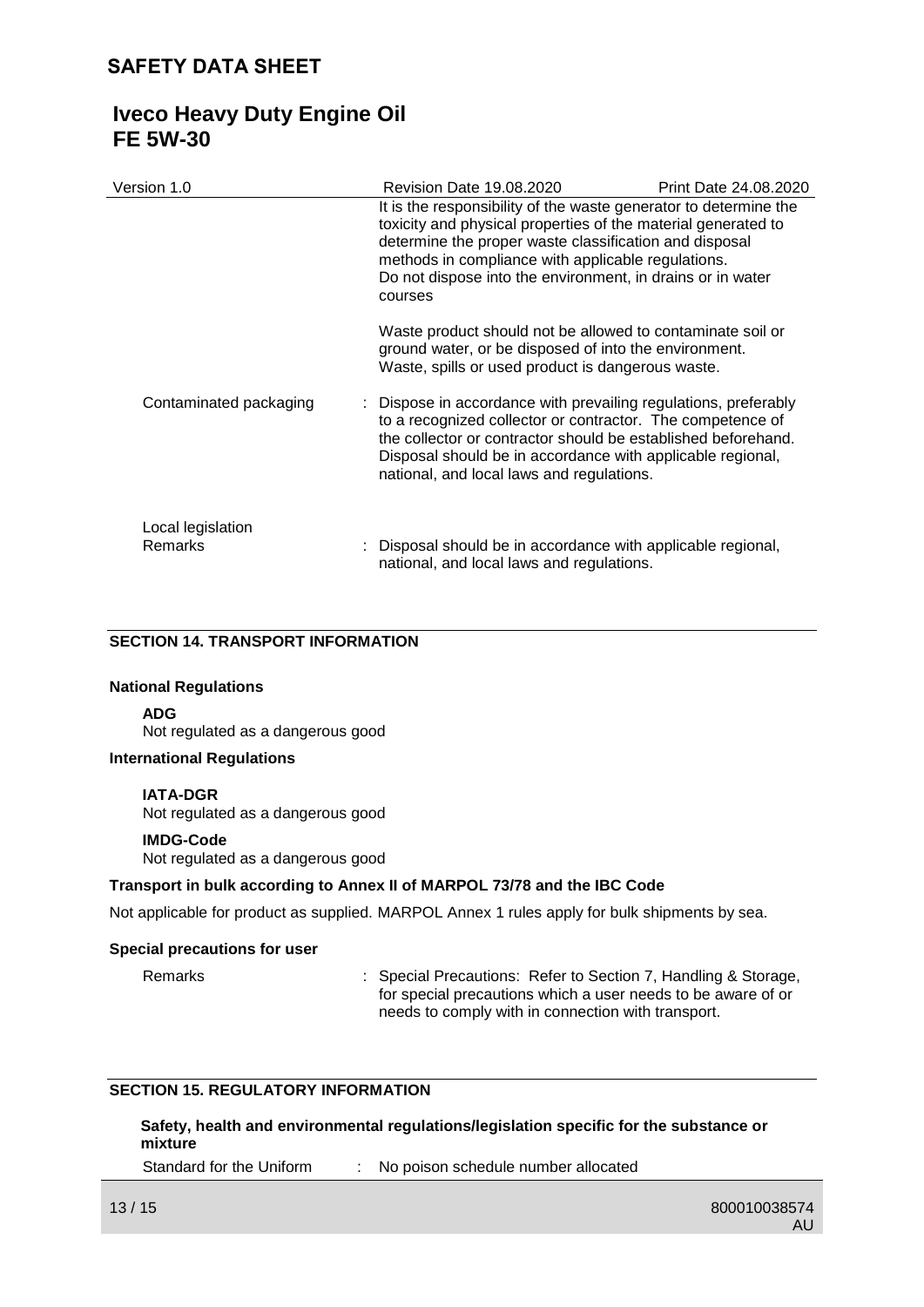# **Iveco Heavy Duty Engine Oil FE 5W-30**

Version 1.0 Revision Date 19.08.2020 Print Date 24.08.2020

Scheduling of Medicines and Poisons

The regulatory information is not intended to be comprehensive. Other regulations may apply to this material.

Product classified as per Work Health Safety Regulations – Implementation of the Globally Harmonized System of Classification and Labelling of Chemicals (GHS) 2012 and SDS prepared as per national model code of practice for preparation of safety data sheet for Hazardous chemicals 2011 based on Globally Harmonized Classification version 3.

National Model Code of Practice for the Labelling of Workplace Hazardous Chemicals (2011). Australian Code for the Transport of Dangerous Goods by Road and Rail (ADG code). Standard for the Uniform Scheduling of Medicines and Poisons (SUSMP).

### **Other international regulations**

### **The components of this product are reported in the following inventories:**

| <b>EINECS</b> | : Notified with Restrictions. |
|---------------|-------------------------------|
| <b>TSCA</b>   | : All components listed.      |
| AIIC.         | : All components listed.      |

# **SECTION 16. OTHER INFORMATION**

### **Full text of H-Statements**

| H <sub>303</sub>                        | May be harmful if swallowed.                     |  |  |
|-----------------------------------------|--------------------------------------------------|--|--|
| H <sub>304</sub>                        | May be fatal if swallowed and enters airways.    |  |  |
| H <sub>315</sub>                        | Causes skin irritation.                          |  |  |
| H318                                    | Causes serious eye damage.                       |  |  |
| H401                                    | Toxic to aquatic life.                           |  |  |
| H411                                    | Toxic to aquatic life with long lasting effects. |  |  |
| <b>Full text of other abbreviations</b> |                                                  |  |  |
| Acute Tox.                              | Acute toxicity                                   |  |  |
| <b>Aquatic Acute</b>                    | Short-term (acute) aquatic hazard                |  |  |
| <b>Aquatic Chronic</b>                  | Long-term (chronic) aquatic hazard               |  |  |

| Aquatic Chronic | Long-term (chronic) aquatic hazard |
|-----------------|------------------------------------|
| Asp. Tox.       | Aspiration hazard                  |
| Eye Dam.        | Serious eye damage                 |
| Skin Irrit.     | <b>Skin irritation</b>             |

#### **Abbreviations and Acronyms**

AICS - Australian Inventory of Chemical Substances; AIIC - Australian Inventory of Industrial Chemicals; ANTT - National Agency for Transport by Land of Brazil; ASTM - American Society for the Testing of Materials; bw - Body weight; CMR - Carcinogen, Mutagen or Reproductive Toxicant; DIN - Standard of the German Institute for Standardisation; DSL - Domestic Substances List (Canada); ECx - Concentration associated with x% response; ELx - Loading rate associated with x% response; EmS - Emergency Schedule; ENCS - Existing and New Chemical Substances (Japan); ErCx - Concentration associated with x% growth rate response; ERG - Emergency Response Guide; GHS - Globally Harmonized System; GLP - Good Laboratory Practice; IARC - International Agency for Research on Cancer; IATA - International Air Transport Association; IBC - International Code for the Construction and Equipment of Ships carrying Dangerous Chemicals in Bulk; IC50 - Half maximal inhibitory concentration; ICAO - International Civil Aviation Organization; IECSC - Inventory of Existing Chemical Substances in China; IMDG - International